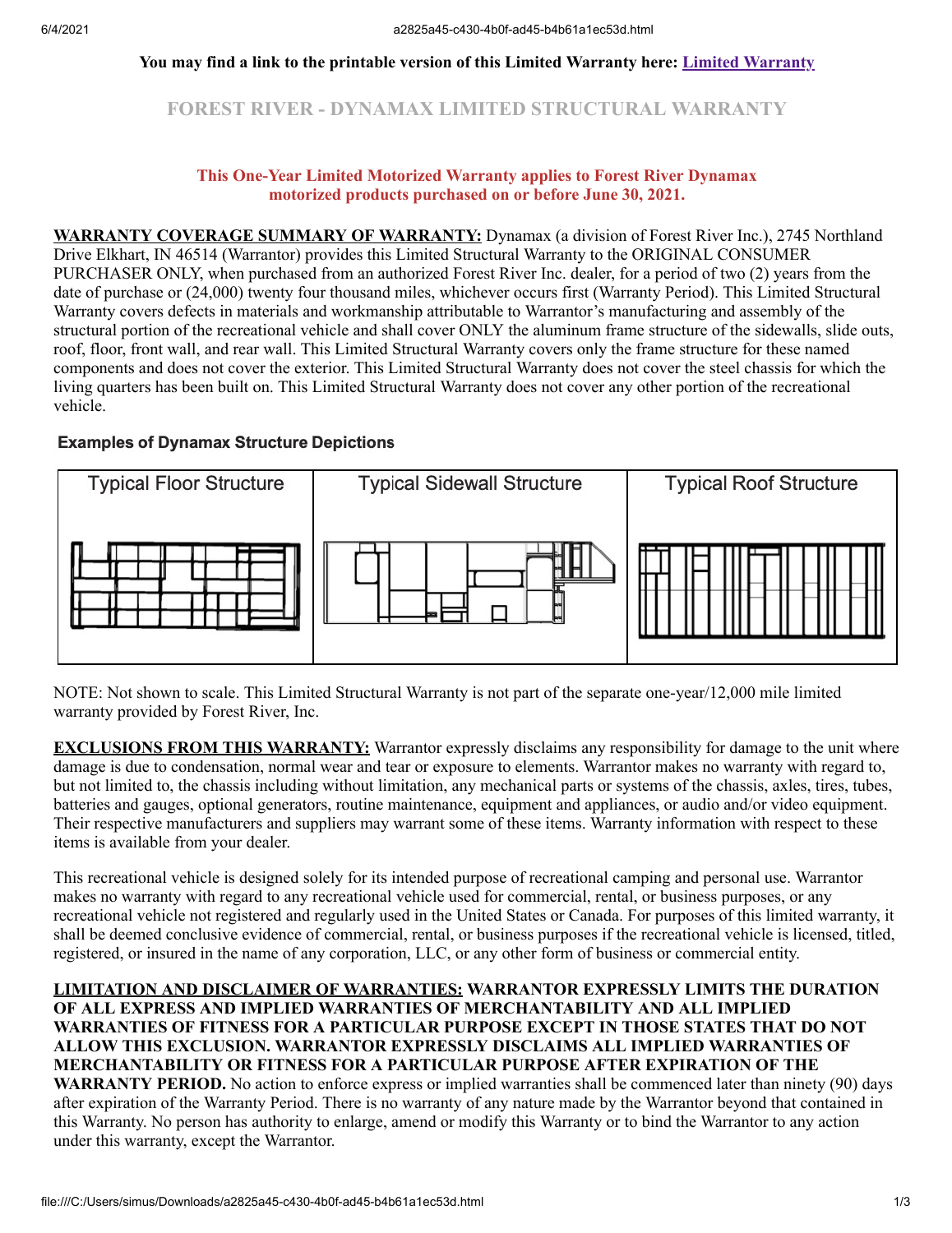# **Some states do not allow limitations on how long an implied warranty lasts, so the above limitation may not apply to you.**

No action to enforce express or implied warranties shall be commenced without prior written notice to the manufacturer and/or Warrantor at the address listed above of the alleged defect or nonconformity or the authorized repair facility's failed repair attempt and **MANUFACTURER, AT ITS DIRECT OPTION, SHALL HAVE A FINAL OPPORTUNITY TO REMEDY.** 

# **DISCLAIMER OF CONSEQUENTIAL AND INCIDENTAL DAMAGES: THE ORIGINAL CONSUMER PURCHASER OF THIS RECREATIONAL VEHICLE AND ANY PERSON TO WHOM THIS UNIT IS TRANSFERRED, AND ANY PERSON WHO IS AN INTENDED OR UNINTENDED USER OR BENEFICIARY OF THIS UNIT, SHALL NOT BE ENTITLED TO RECOVER FROM WARRANTOR ANY CONSEQUENTIAL OR INCIDENTAL DAMAGES.**

Some states do not allow the exclusion or limitation of incidental or consequential damages, so the above limitation or exclusion may not apply to you.

**NOTICE** of any dispute or claim arising under this warranty or any applicable Federal or State laws must be sent to Warrantor at: Forest River Inc., 55470 CR 1, P.O. Box 3030, Elkhart, Indiana 46515-3030

The terms, conditions, rights and responsibilities of this warranty shall be governed by the laws of the State of Indiana notwithstanding any other state laws.

**WARRANTOR'S OBLIGATIONS:** Warrantor will remedy substantial defects in materials and workmanship attributable to Warrantor's manufacturing and assembly of the structural (as defined above) portion of the recreational vehicle. Warrantor shall elect to remedy the defect from among the following: repair or replacement. Warranty performance can only be obtained at Warrantor's authorized dealers and service centers and from Warrantor at the discretion of the Warrantor. All costs incurred in transporting this recreational vehicle for warranty service shall be borne by Purchaser. Warrantor shall remedy the defect within a reasonable amount of time after appointment and delivery by Purchaser. All of Warrantor's expenses in remedying the defect shall be borne by the Warrantor.

**PURCHASER'S OBLIGATIONS:** Purchaser shall deliver this recreational vehicle for warranty service within a reasonable time after discovery of the defect and in no event after expiration of the Warranty Period, which Warranty Period is two years or 24,000 miles, whichever occurs first. All expenses incurred by Purchaser in obtaining warranty service shall be borne by Purchaser. Warranty service shall, whenever possible, be scheduled with the selling dealer by an appointment in order to avoid possible delays. Purchaser can, if necessary, obtain a list of persons authorized to perform warranty service by contacting Warrantor at the above address. No action to enforce express or implied warranties shall be commenced without prior written notice to the manufacturer and/or Warrantor at the address listed above of the alleged defect or nonconformity or the authorized repair facility's failed repair attempt and **MANUFACTURER, AT ITS DIRECT OPTION, SHALL HAVE A FINAL OPPORTUNITY TO REMEDY.**

**EVENTS DISCHARGING WARRANTOR FROM OBLIGATION UNDER THIS WARRANTY:** Misuse or neglect, including failure to provide reasonable and necessary maintenance, unauthorized alteration, accident, and improper loading, commercial use or leasing of the recreational vehicle, shall discharge Warrantor from any obligation under this Warranty. Notwithstanding these or other terms discharging the Warrantor, the provision of service by a Forest River authorized service center, authorization of repairs by Forest River, or any other attempt to resolve a complaint or request for warranty service shall not constitute a waiver of Warrantor's rights.

**PARTS AND DESIGN CHANGES:** Warrantor reserves the right to change the parts and design of its recreational vehicle from time to time without notice and with no obligation to maintain spare parts or make corresponding changes in its products previously manufactured.

**OBTAINING WARRANTY SERVICE:** To ensure your local dealer's personal interest in your complete satisfaction, it is recommended that all warranty service be performed by the authorized dealer from whom you purchased your unit. Following a move or as you are traveling, should warranty service become necessary, such service shall be performed by any authorized dealer in the United States or Canada. Such service shall also, whenever possible, be scheduled by an appointment in order to avoid possible delays.

**WARRANTY REGISTRATION:** A warranty registration is to be completed by the owner at the time of purchase and returned to the Warrantor. The return of this registration is a condition precedent to warranty coverage; failure to return the completed registration to Warrantor will invalidate this Warranty.